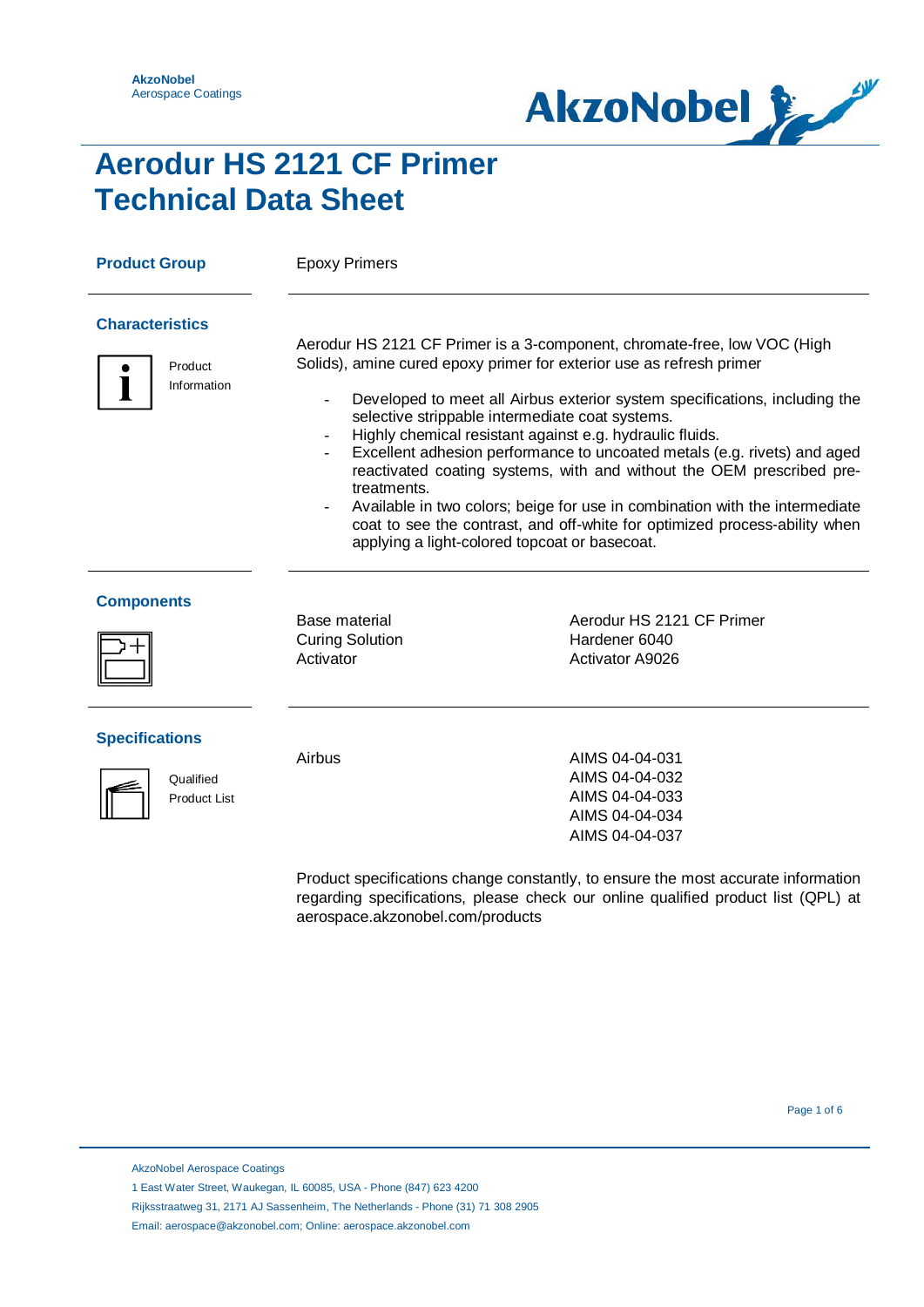

### **Surface Conditions**

Cleaning



- Clean aged basic primer or epoxy / polyurethane finishes with Solvent Cleaning 98068 or similar, and sand to a uniform and matt surface using grade P320 sanding paper or aluminum oxide non-woven abrasive material, type very fine.
- Rivets and fasteners should be cleaned with Solvent Cleaning 98068 or similar and activated with aluminum oxide non-woven abrasive material type fine or very fine prior to application of Aerodur HS 2121 CF Primer.
- Remove dust with e.g. tack rags.
- Aerodur HS 2121 CF Primer is compatible with OEM approved 10PEG1 type sol-gel pre-treated surfaces.

#### **Instruction for Use**

|     |              |                           | Volume  | Weiaht    |
|-----|--------------|---------------------------|---------|-----------|
|     | Mixing Ratio | Aerodur HS 2121 CF primer | 5 parts | 100 parts |
|     |              | Hardener 6040             | 1 part  | 12 parts  |
| lod |              | Activator A9026           | 1 part  | 10 parts  |

18 – 30 seconds ISO-Cup #4

documentation available on request.

- Ensure all components are acclimatized to ambient conditions before using them.
- When mixed volumes of <1L are used it is strongly advised to dose by weight to eliminate mixing ratio failures.
- Homogenize the base component until all pigment is uniformly dispersed before adding hardener and activator.
- Add Hardener 6040 to base component and stir thoroughly until a homogeneous mixture.
- Add Activator A9026 and stir the catalyzed mixture thoroughly until a homogeneous mixture.



Induction

time

Not applicable. The product can be used directly after mixing.

12 – 16 seconds Gardner Signature Zahn-Cup #2



Initial Spraying Viscosity (23ºC/73ºF)



Measured within 30 seconds after mixing. Briefly stir or shake the mixed components thoroughly before measuring the viscosity.

Note Viscosity measurements are provided as guidelines only and are not to be used as quality control parameters. Certified information is provided by certification

Page 2 of 6

 Rijksstraatweg 31, 2171 AJ Sassenheim, The Netherlands - Phone (31) 71 308 2905 Email: aerospace@akzonobel.com; Online: aerospace.akzonobel.com

AkzoNobel Aerospace Coatings

 <sup>1</sup> East Water Street, Waukegan, IL 60085, USA - Phone (847) 623 4200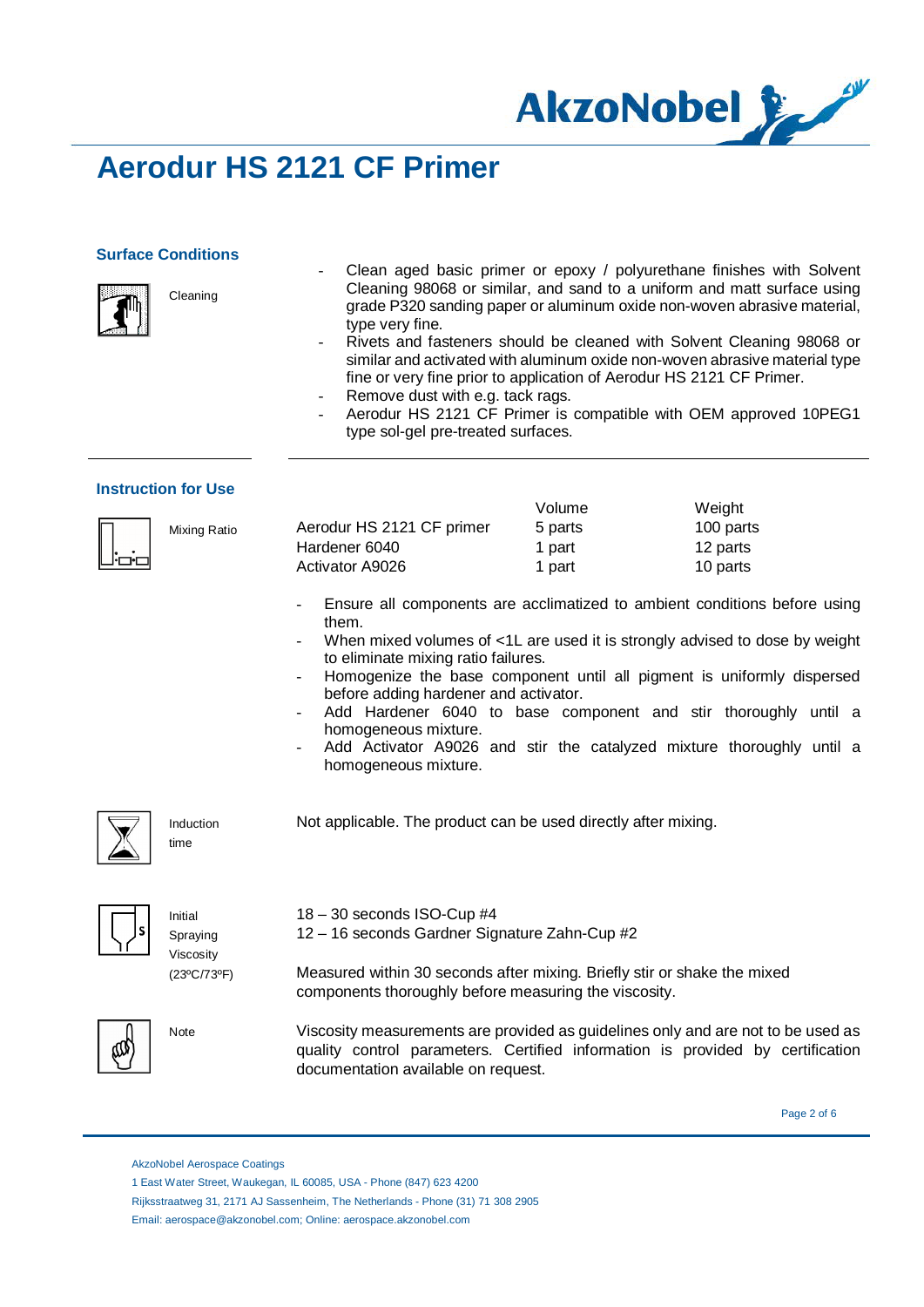

2 hours

 $15 - 25 \,\text{\mu m}$  $0.6 - 1.0$  mil



Pot life (23ºC/73ºF)

 $\mathbf{I}$  µm

Dry Film Thickness (DFT)

### **Application Recommendations**

| 埃  | Conditions | Temperature:            | $15 - 35^{\circ}$ C |
|----|------------|-------------------------|---------------------|
| کب |            |                         | 59 – 95°F           |
|    |            | Relative Humidity (RH): | $35 - 75%$          |



 $\zeta$ 

Note Aerodur HS 2121 CF Primer may be applied in conditions outside the limits shown above. Care must be exercised to ensure a satisfactory result. Please contact your local AkzoNobel Aerospace Coatings representative to determine the appropriate application techniques when environmental conditions fall outside of the recommended range.

| Spray Gun<br><b>Type</b>         | Nozzle Orifice             | Product Flow <sup>1</sup> | Dynamic Air Pressure<br>at gun-inlet <sup>2</sup> |
|----------------------------------|----------------------------|---------------------------|---------------------------------------------------|
| Conventional                     | $1.2 - 1.5$ mm             | $260 - 300$ mL/min        | $4 - 4.5$ bar / 58 $- 65$<br>psi                  |
| HVLP / next<br>generation        | $1.2 - 1.5$ mm             | $260 - 300$ mL/min        | $2 - 2.5$ bar / 29 - 36<br>$psi^3$                |
| Air atomizing<br>(electrostatic) | $1.2 - 1.5$ mm             | $260 - 300$ mL/min        | $4 - 4.5$ bar / 58 $- 65$<br>psi                  |
| Pressure<br>atomizing            | $0.09$ inch/60 $^{\circ}$  | $65 - 75$ bar/1.02 kpsi   | $4 - 4.5$ bar / 58 $- 65$<br>psi                  |
| (electrostatic)                  | $0.013$ inch/60 $^{\circ}$ | $25 - 35$ bar/0.43 kpsi   |                                                   |

<sup>1</sup> Product Flow not applicable when using gravity / suction feed guns.

<sup>2</sup> Dynamic Air Pressure at gun-inlet measured with an open trigger.

<sup>3</sup> General advice to meet the HVLP / next generation spray gun requirements. Please validate with your local authorities.

Page 3 of 6

AkzoNobel Aerospace Coatings

Equipment recommenda

tion

Rijksstraatweg 31, 2171 AJ Sassenheim, The Netherlands - Phone (31) 71 308 2905

Email: aerospace@akzonobel.com; Online: aerospace.akzonobel.com

 <sup>1</sup> East Water Street, Waukegan, IL 60085, USA - Phone (847) 623 4200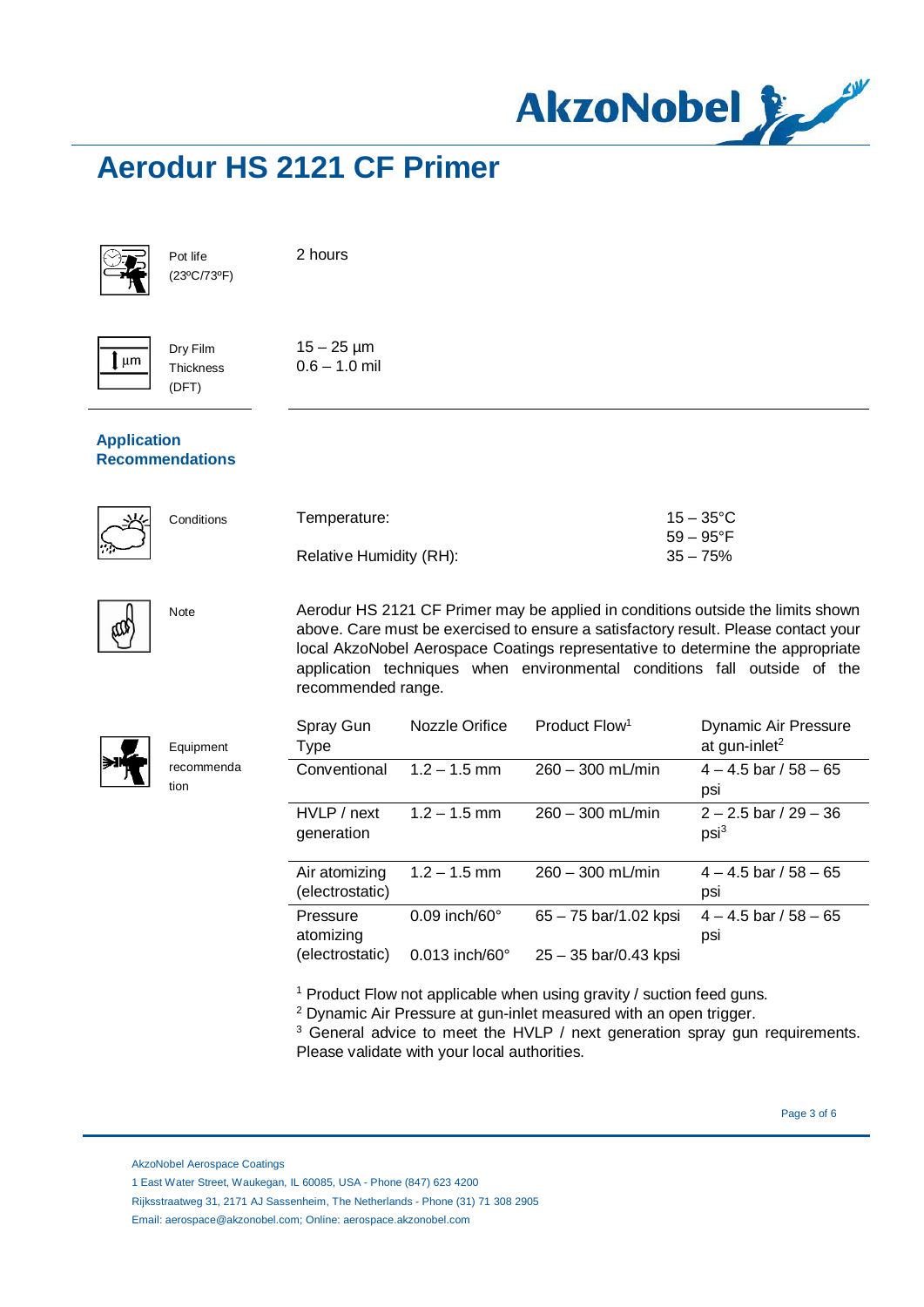



Number of **Coats** 

Spray-apply a homogeneous, wet and closed coat in order to achieve a dry film thickness of  $15 - 25 \mu m / 0.6 - 1.0 \text{ mil.}$ 



Cleaning of equipment

Use Solvent Cleaning C 28/15 or Solvent Cleaning 98068.



Note The quality of the application of all coatings will be influenced by the spray equipment chosen and the temperature, humidity, and air flow of the paint application area.

When applying the product for the first time, it is recommended that test panels be prepared to identify the best equipment settings to be used in optimizing the performance and appearance of the coating.

### **Physical Properties**

Drying Times



Dry to tape Dry to sand Recoat minimum Recoat maximum Forced cure

23ºC/73ºF – 55%RH 3 hours 4 hours 2 hours 168 hours Aerodur HS 2121 can be forced cured. Please consult your AkzoNobel Aerospace Coatings representative for advice for your specific conditions.

If a drying time of 168 hours is exceeded, condition surface with e.g. grade P320 sanding paper or aluminum oxide non-woven material, type fine or very fine. The above is not applicable when re-coated with intermediate coat Aerodur Sealer 42240.

When using Aerodur Sealer 42240 after Aerodur HS 2121, the following overcoat times apply:

| Temperature $\setminus$ RH                        | $20 - 40%$            | $41 - 60\%$                         | $61 - 80\%$                        |
|---------------------------------------------------|-----------------------|-------------------------------------|------------------------------------|
| $15 - 20$ <sup>o</sup> C / 59 - 68 <sup>o</sup> F | $1 - 4$ hrs           | $1 - 4$ hrs                         | $1 - 4$ hrs                        |
| $21 - 25$ °C / 69 – 77°F                          | $1 - 3$ hrs           | $1 - 3$ hrs                         | $1 - 3$ hrs                        |
| $26 - 30^{\circ}$ C / 78 - 86°F                   | $\frac{1}{2}$ – 3 hrs | $\frac{1}{2}$ – 2 $\frac{1}{2}$ hrs | $\frac{1}{2}$ - 2 $\frac{1}{2}$ hr |
| $31 - 35^{\circ}$ C / 87 - 95°F                   | $\frac{1}{2}$ – 3 hrs | $\frac{1}{2}$ – 2 $\frac{1}{4}$ hrs | $\frac{1}{2} - \frac{11}{4}$ hr    |

Page 4 of 6

 $61 - 80\%$ 

 $1/2 - 2<sup>1</sup>/2$  hrs

 $1/2 - 1^{1}/4$  hrs

AkzoNobel Aerospace Coatings

Note

Rijksstraatweg 31, 2171 AJ Sassenheim, The Netherlands - Phone (31) 71 308 2905

Email: aerospace@akzonobel.com; Online: aerospace.akzonobel.com

 <sup>1</sup> East Water Street, Waukegan, IL 60085, USA - Phone (847) 623 4200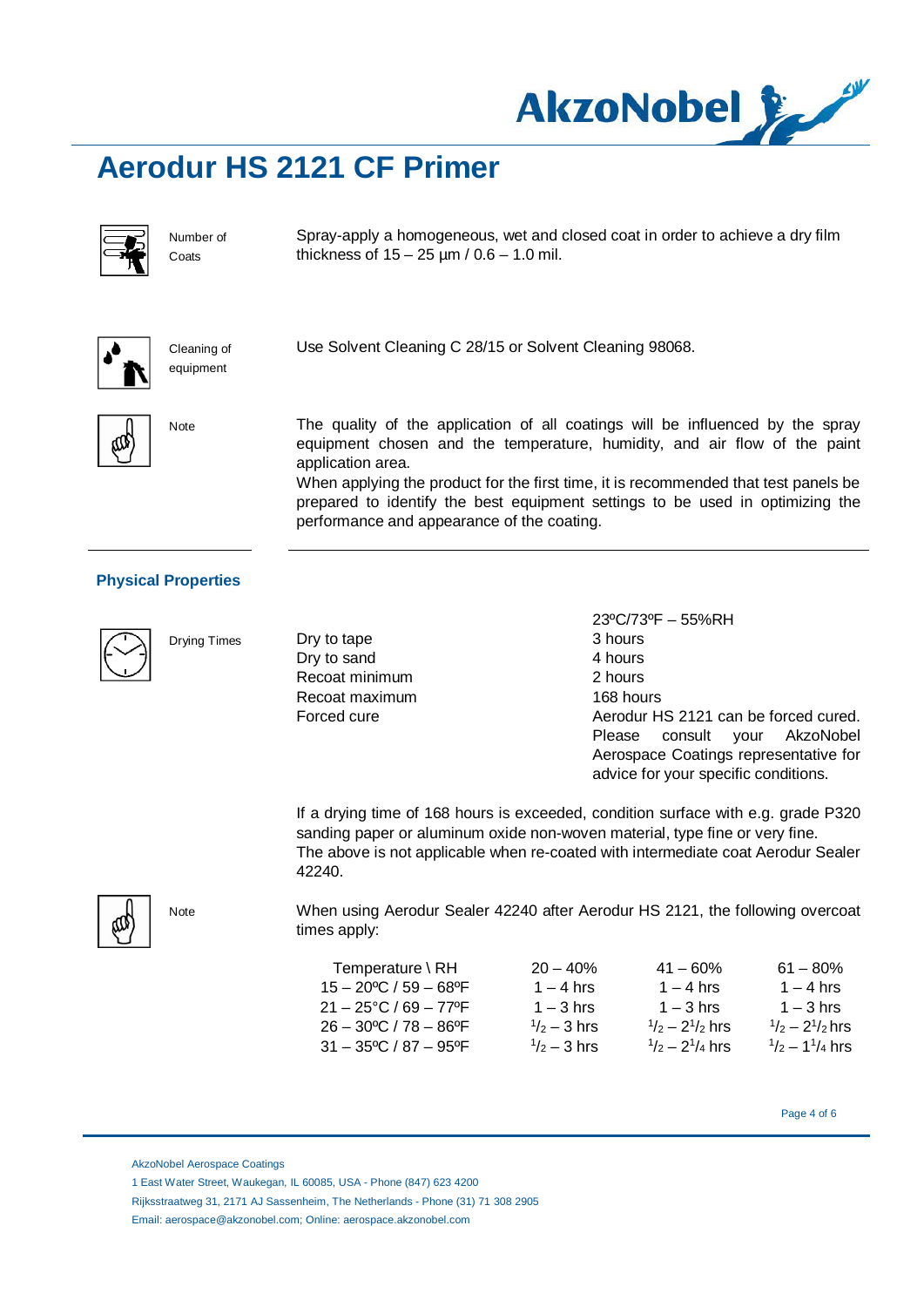

|            | Note                                         | $20 - 60\%$ RH.<br>DFT and may vary upon the exact temperature and humidity combination.                                                                                                                                                     | Recommended application window for best product performances is 20 – 25°C and<br>Table above is provided as an indication for a product applied at the recommended |  |
|------------|----------------------------------------------|----------------------------------------------------------------------------------------------------------------------------------------------------------------------------------------------------------------------------------------------|--------------------------------------------------------------------------------------------------------------------------------------------------------------------|--|
|            | Theoretical<br>Coverage                      | 38 $m2$ per liter ready to apply at 15 $\mu$ m dry film thickness<br>1557 ft <sup>2</sup> per US gallon ready to apply at 0.6 mil dry film thickness                                                                                         |                                                                                                                                                                    |  |
| বি<br>jum. | Dry film<br>Weight                           | 2.0 $g/m^2/\mu m$<br>$0.0104$ lbs/ft <sup>2</sup> /mil                                                                                                                                                                                       |                                                                                                                                                                    |  |
|            | Volatile<br>Organic<br>Compounds             | Maximum 350 g/l<br>Maximum 2.95 lb/gal                                                                                                                                                                                                       |                                                                                                                                                                    |  |
|            | Color                                        | Beige<br>Off-white                                                                                                                                                                                                                           |                                                                                                                                                                    |  |
|            | Flashpoint                                   | Aerodur HS 2121 CF Primer<br>Hardener 6040<br><b>Activator A9026</b>                                                                                                                                                                         | >21°C / 70°F<br>>21°C / 70°F<br><21°C / 70°F                                                                                                                       |  |
|            | Storage                                      | Store the product dry and at a temperature between $5 - 35$ °C / 40 - 95 °F per<br>AkzoNobel Aerospace Coatings specification. Store in the original unopened<br>containers. Refer to container label for specific storage life information. |                                                                                                                                                                    |  |
|            | Shelf life<br>5-35°C / 41-<br>$95^{\circ}$ F | Aerodur HS 2121 CF Primer<br>Hardener 6040<br><b>Activator A9026</b>                                                                                                                                                                         | 24 months<br>24 months<br>36 months                                                                                                                                |  |

AkzoNobel Aerospace Coatings

1 East Water Street, Waukegan, IL 60085, USA - Phone (847) 623 4200

 Rijksstraatweg 31, 2171 AJ Sassenheim, The Netherlands - Phone (31) 71 308 2905 Email: aerospace@akzonobel.com; Online: aerospace.akzonobel.com